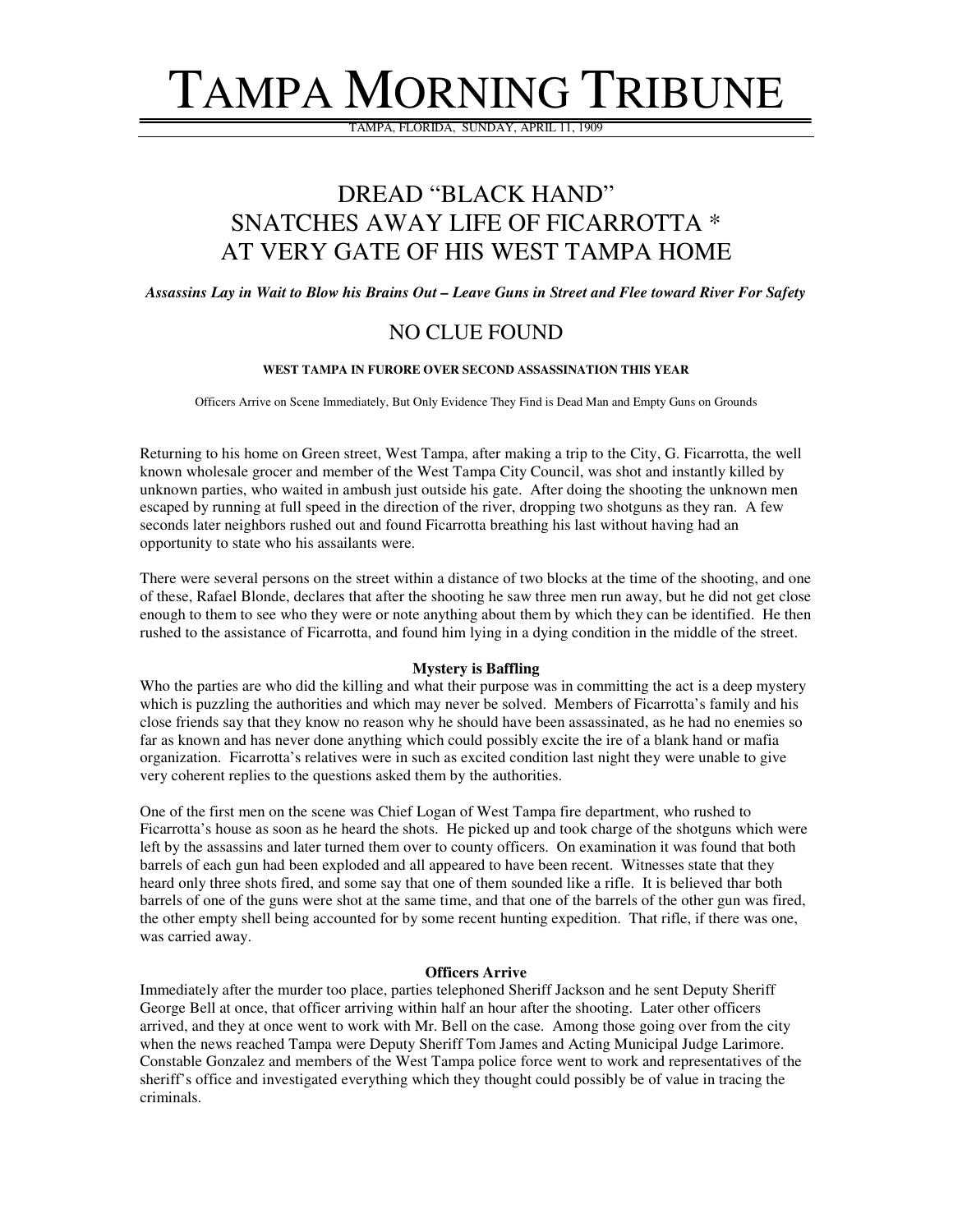Thinking that there might be something about the two shotguns which would identify their owners, Deputy Sheriff Bell subjected both to a minute examination. Both were of the ordinary variety such as are used for hunting quail and game. One of the guns had a leather sling by which it could be swung over the shoulder and more easily carried. The shells were examined with the result noted above. There were no names, initials or other strange marks which could make them distinctive or in any way make known the names of their owners., but the guns will be kept and a more careful examination will be made today, when the officers will have more time to devote to it.

#### **Bloodhounds Suggested**

It was suggested to one of the officers that, as the guns belonging to the men had been secured, bloodhounds might be put on the scent and lead to the capture of the guilty parties. For a time the matter was considered, but it was decided that the dogs would be no use on such a frequented street and where so many footsteps cross and recross each other. By the time the dogs could have been put on the ground the scene of the murder and adjacent ground for several blocks would have been trampled upon by several thousand people.

#### **Inquest Is Held**

Arriving at the scene a short time after the murder, Justice Boyett began to work on the case, and secured a coroner's jury to view the body, which had been left lying in the street in the same position in which it had fallen. A jury consisting of Lee McLaughlin, J.W. Brooks, Walter Andrews, G.H. Riggsbee, Arthur Schlemann and Juan Romera was secured to make the necessary investigation. An examination of Ficarrotta's body showed that all three shots had taken effect in the back of his head, coming out in parts of the face and left eye. The body was covered with blood and horrible to look upon.

Justice Boyett questioned as many witnesses as possible, but nothing very material was developed. He attempted to secure a statement from members of the Ficarrotta's family regarding any possible cause for the affair, but they were so broken up that no intelligent statement could be gotten from any of them and it was decided to take adjournment until tomorrow morning, when every phase of the case will be gone into fully as possible and no stone will be left unturned which may lead up to the apprehension of the guilty parties.

#### **Heart Rendering Scenes**

Members of Ficarrotta's family werer nearly crazed with grief last night, and wailed loudly for several hours after the murder. In vain did neighbors attempt to comfort them or offer consolation. At one stage of the horrible affair and before the body had been taken into the house, the dead man's wife and daughter insisted in staying in the street and falling prostrate beside the remains. With loud wailing they would take the dead man's head and hold it and beg him to come back to life once more. But the dead never answer, and the only result was a sigh of intense pity which went up from the hundreds who crowded about.

Ficarrotta leaves a wife and several children, some of them grown, to morn his loss. Never was family sorer distressed at the loss of a loving husband and father, and scores of friends last night joined in comforting the family as best they could. No arrangements were made last night for the funeral everone being too wrought up to attend to them. The body, however was turned over to Undertaker Reed and afterward removed to Reed undertaking establishment. The arrangements probanly will be made today and the funeral probably will take place tomorrow.

#### **Was Leading Citizen**

G. Ficarrotta, the man who was assassinated, was one of West Tampa's leading, most progressive and substantial business men and citizens. He had been in West Tampa for years and had a wide acquaintance among all nationalities. Everyone who knew Ficarrotta liked him and hundreds were proud to call him their friend. The deceased has scores of friends among the business men with whom he has had dealings for many years, having been engaged in the wholesale business and owning the largest wholesale grocery in West Tampa. Ficarrotta was recently elected to the city council and during the brief time which he held that position fulfilled his duties to the satisfaction of all.